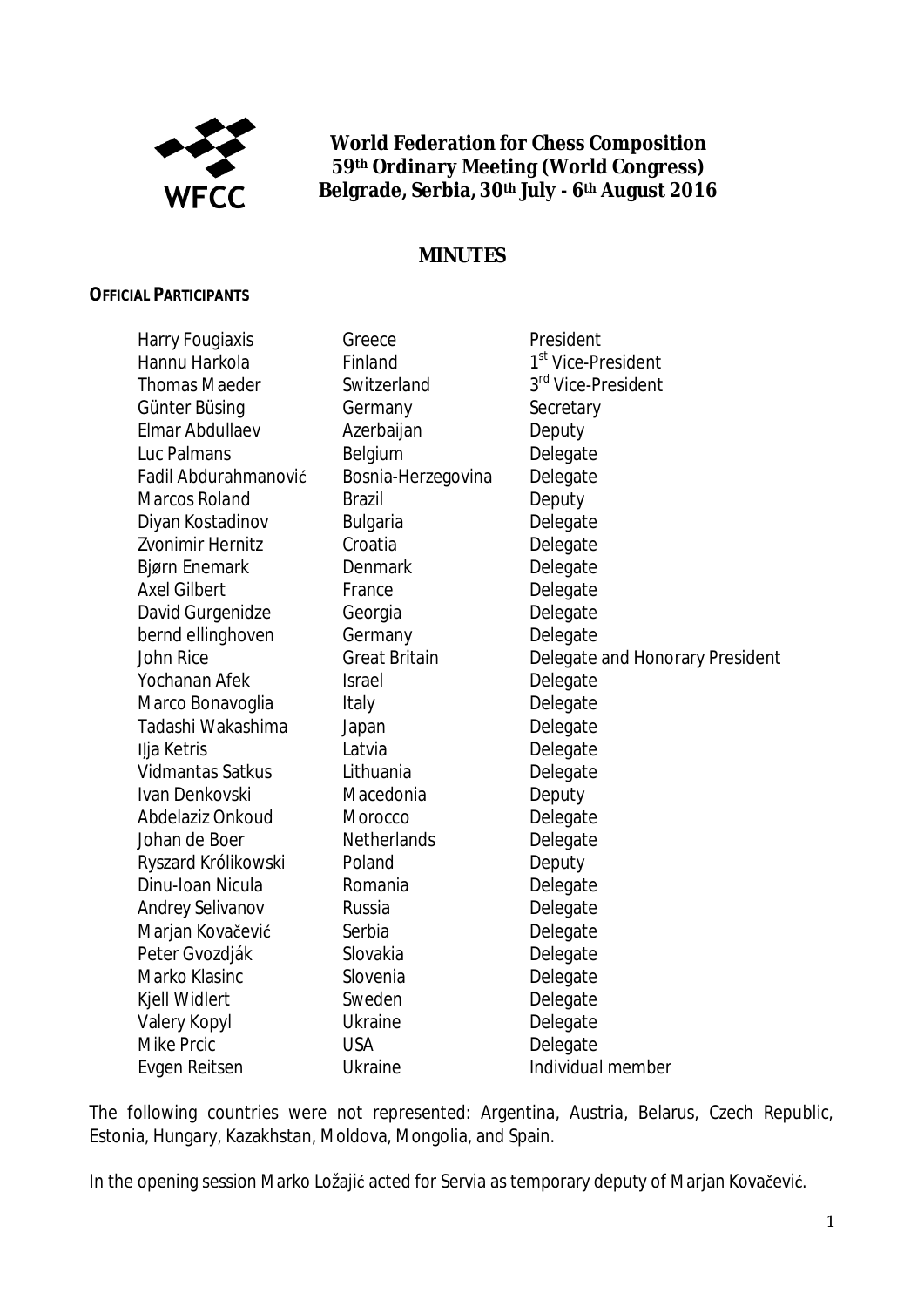Persons who contributed actively included: Borislav Gadjanski, Nebojsa Baralić, Marjan Kovačević, Milan Aca Milićević, Tamara Gadianski, Marko Maksimović, Diurica Serafimović, Danka Ječmenica, Mihajlo Vujasinović, Milica Ilinčić, Marko Ložajić, Branislav Djurašević (organisation), Brian Stephenson, Axel Steinbrink, Luc Palmans, Neal Turner (solving events), Fadil Abdurahmanović, Ofer Comay, Živko Janevski, Dean Miletić, Miodrag Mladenović, Srećko Radović, Ivo Tominić (composing tourneys), Paz Einat, Marek Kolēák, Marián Križovenský, Anatoly Mukoseev, Roland Ott, Hans Peter Rehm (committee or working group members and contributors).

### **1** Opening Address

The president Harry Fougiaxis opened the meeting and welcomed delegates and observers. He thanked the Serbian Chess Problem Society and in particular Borislav Gadjanski, Nebojsa Baralić, Marjan Kovačević and their helpers for organizing the congress.

### **ʹ Tributes**

The assembly stood in memory of the following problemists who passed away during the year:

| Hans Petter Bie          | Norway                  | $(30.03.1933 - 17.07.2013)$ |
|--------------------------|-------------------------|-----------------------------|
| Zoran Pavlović           | Serbia                  | $(18.11.1958 - 19.08.2015)$ |
| Göran Forslund           | Sweden                  | $(11.03.1958 - 07.09.2015)$ |
| C.K. Ananthanarayanan    | India                   | $(1950 - 15.09.2015)$       |
| Shergili Sukhitashvili   | Georgia                 | $(04.08.1936 - 23.10.2015)$ |
| Werner Frangen           | Germany                 | $(14.02.1929 - 31.10.2015)$ |
| Sir Jeremy Morse         | <b>Great Britain</b>    | $(10.12.1928 - 04.02.2016)$ |
| <b>Friedrich Ziak</b>    | Austria                 | $(08.05.1941 - 12.03.2016)$ |
| Valentin Rudenko         | Ukraine                 | $(19.02.1938 - 02.04.2016)$ |
| David Durham             | Great Britain & Hungary | $(17.10.1934 - 07.04.2016)$ |
| Philippe Robert          | France                  | $(02.08.1938 - 17.04.2016)$ |
| Wichard von Alvensleben  | Germany                 | $(11.07.1937 - 02.05.2016)$ |
| Stanislav Galiakberov    | Russia                  | $(30.07.1931 - 22.05.2016)$ |
| <b>Thorsten Zirkwitz</b> | Germany                 | $(26.04.1965 - ??06.2016)$  |
| Miroslav Šindelář        | Czech Republic          | $(28.09.1948 - 09.06.2016)$ |
| Fritz Hoffmann           | Germany                 | $(20.10.1932 - 12.07.2016)$ |

## **͵ Verification of Attendance and Voting Rights**

21 countries were represented at the beginning of the opening session, and the meeting was declared legal. After the late arrival of further delegates, 31 countries in total attended the meeting.

**Ͷ Approval of the Ostróda Minutes 2015**

The Minutes of the 2015 meeting were approved without any amendment.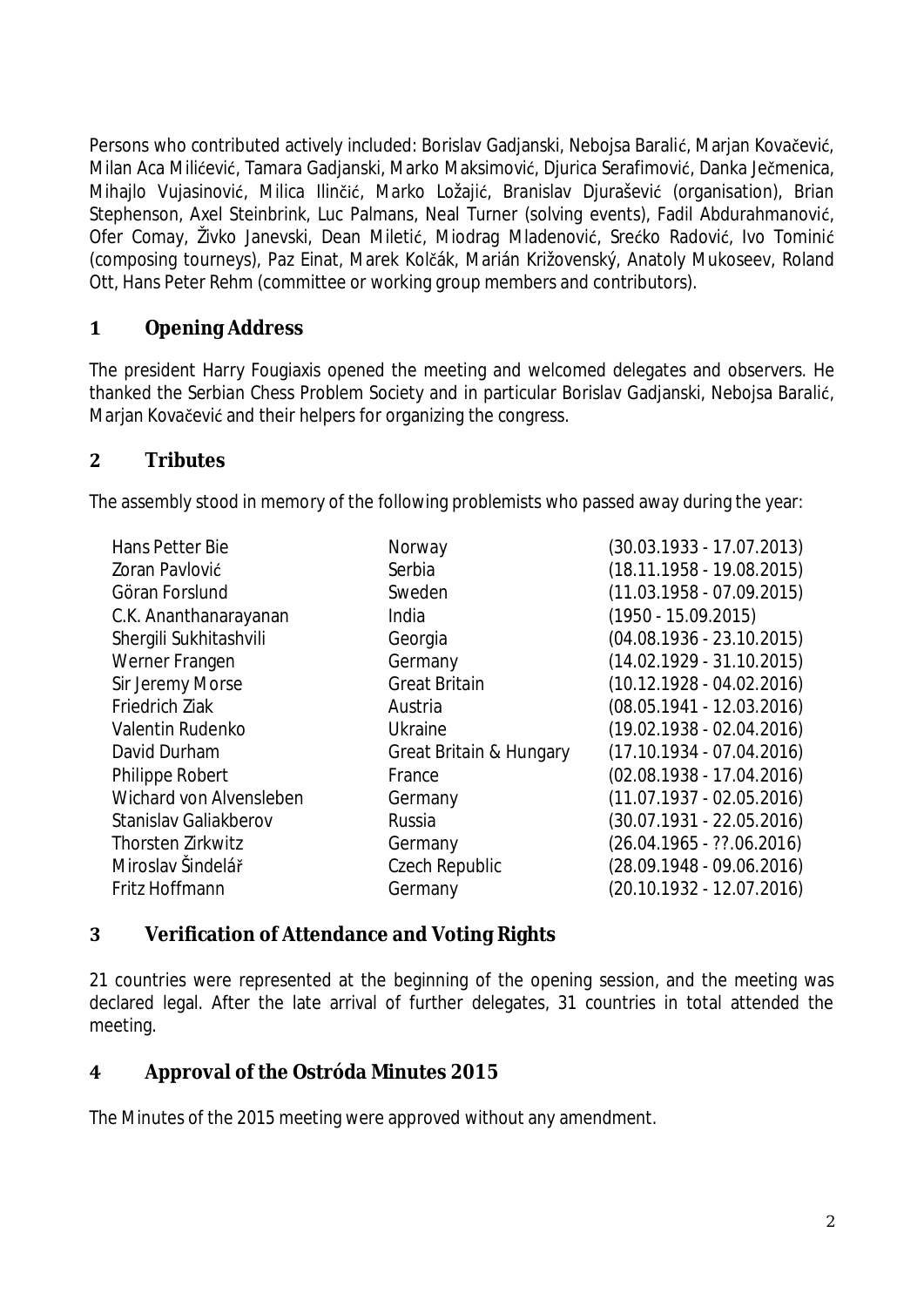## **ͷ Membership of the Standing Committees**

**5.1. WCCT:** K. Widlert, acting spokesman this year for [G. Evseev] O. Comay, V. Dyachuk, b. ellinghoven, H. Fougiaxis, V. Kopyl

**5.2. WCCI:** D. Turevsky, new spokesman D. Gurgenidze, Z. Hernitz, D. Kostadinov, M. Kovačević, M. Prcic, A. Selivanov, K. Widlert

**5.3. Solving:** R. Ott, new spokesman M. Kolčák, M. Mladenović, A. Mukoseev, P. Murdzia, L. Palmans, Vid. Satkus, A. Steinbrink, [R. Stelling], T. Wakashima

**5.4. FIDE Album:** H. Fougiaxis, spokesman G. Büsing, P. Einat, b. ellinghoven, [G. Evseev], P. Gvozdják, H. Harkola, H.P. Rehm, J. Rice, A. Selivanov, K. Widlert

**5.5. Qualifications:** M. Bonavoglia, spokesman J. de Boer, B. Enemark, H. Fougiaxis, D.-I. Nicula

**5.6. Computer Matters:** T. Maeder, new spokesman B. Enemark, I. Ketris, M. Križovenský, [M. Schlosser], [R. Stelling], B. Stephenson, D. Turevsky, K. **Widlert** 

**5.7. Studies:** Y. Afek, spokesman I. Aliev, G. Costeff, D. Gurgenidze, S. Hornecker, M. Minski, O. Pervakov, J. Roycroft, [H. van der Heijden], M. Van Herck

**5.8. Codex:** K. Widlert, spokesman M. Caillaud

Absent members of committees are indicated by [brackets].

**Post of Second Vice-President**

As Georgy Eyseey had been replaced as Russian delegate, his post of 2<sup>nd</sup> Vice-President fell vacant. The president stated that, according to the Statutes Annex IV.1, the Assembly must decide whether a new 2<sup>nd</sup> Vice-President should be elected for the rest of the current period or the post should remain vacant.

John Rice was of the opinion that the Presidium works effectively and it would continue to do so in its current form. He therefore suggested not electing a new  $2^{nd}$  Vice-President. In a vote, the Assembly agreed unanimously that such an election is not needed and consequently the post remains vacant for the rest of the current period.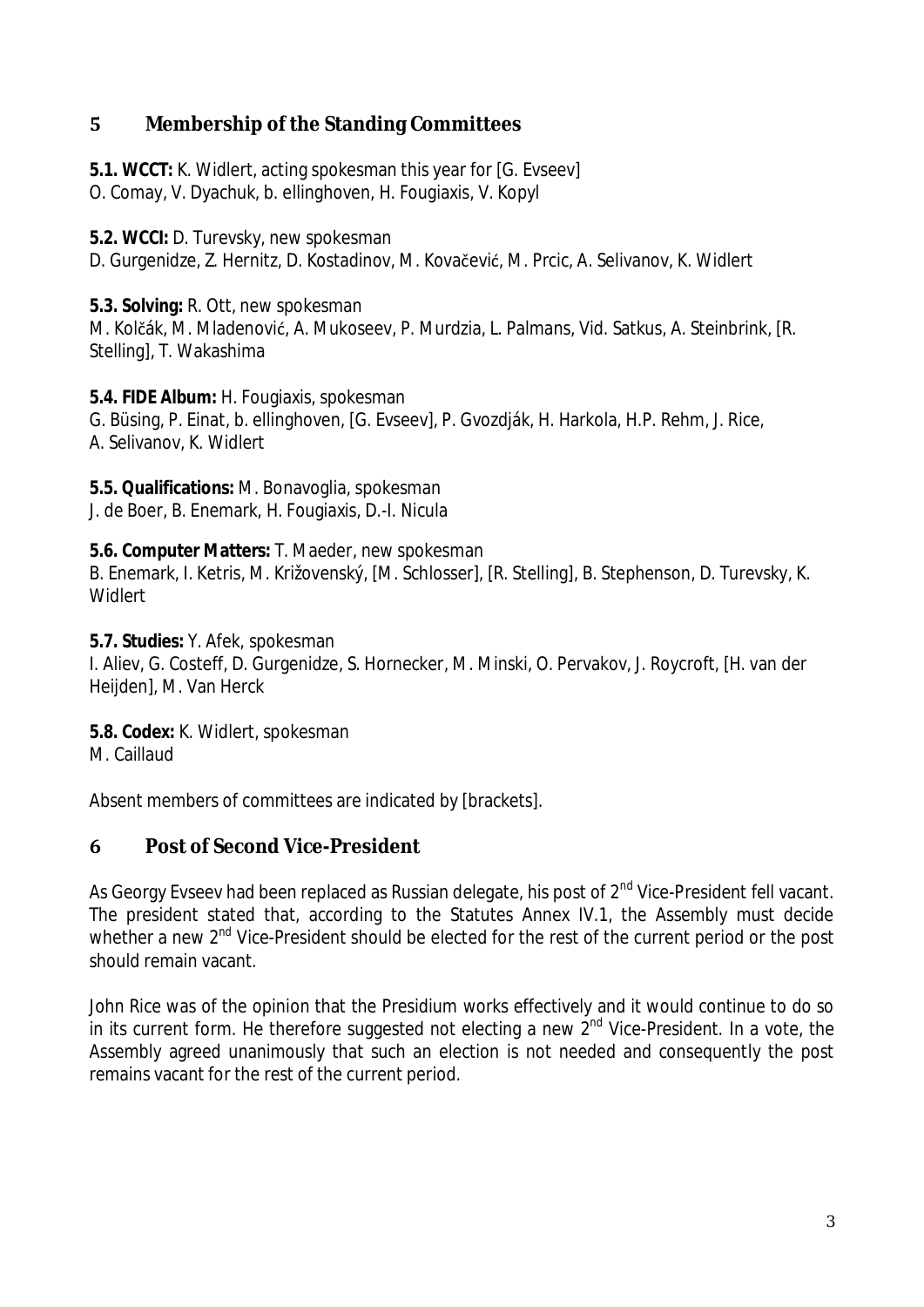## **Notification of Proposals and Business carried forward**

Discussion of the proposals and topics was allocated to the committees as follows:

- Various proposals by I. Aliev Solving, Album, Qualifications - German proposal re. Statutes **Presidium** Scoring system, proposal by P. Einat WCCI and WCCT committees Claim by E. Huber Album, WCCI and Codex committees - Solvers' rating list, query by P. Górski Solving committee WCSC/ECSC wild cards, proposal by A. Selivanov Solving committee - Unicode standardization and computer Matters committee

#### **ͺ Brief Reports on activities during 2015-16**

**8.1** John Rice reported that the BCPS weekend gathering at Nottingham was once more a successful event; this year the meeting was dedicated to the memory of Sir Jeremy Morse. The deceased had been working on the third edition of *Chess Problems: Tasks and Records* till his very last days with the aid of Brian Stephenson. Sadly the finished book reached his home a couple of days too late for him to see it. John Rice published on the BCPS website a memorial article; the problems quoted in it were selected by Jeremy Morse himself as the article was originally intended for publication in Mat Plus.

**8.2** New publications were announced by several delegates: Thomas Maeder spoke about the new Swiss anthology *schachCHkunst*, edited by Martin Hoffmann, covering the period of 1997-2010. bernd ellinghoven announced the book *Atelier 64* with selected problems by Zdravko Maslar and comments by his friends. Dinu-Ioan Nicula mentioned that early this year a new Romanian magazine appeared that concentrates to chess history, solvers and beginners. Hannu Harkola said that on the occasion of the 100<sup>th</sup> memorial birthday of Osmo Kaila, an electronic book about the composer was published. Hannu added that he himself prepared the 7th edition of the *Handbook of Chess Composition*.

**8.3** Bjørn Enemark spoke about the improvements in his Popeye interface; the tool is available on the Danish Chess Problem Society website.

**8.4** Yochanan Afek observed that endgame studies have an appeal to the general chess public and he stressed the importance of organizing study solving events in the framework of OTB tournaments. He also mentioned the recent improvements in the ARVES website.

#### **ͻ Amendments of the Statutes**

The president reported that the Presidium supports the German proposal to amend Annex III of the Statutes by replacing the term "for life" by "permanently". As nobody objected to the amendment, the proposal was generally accepted by the assembly and no formal vote was taken.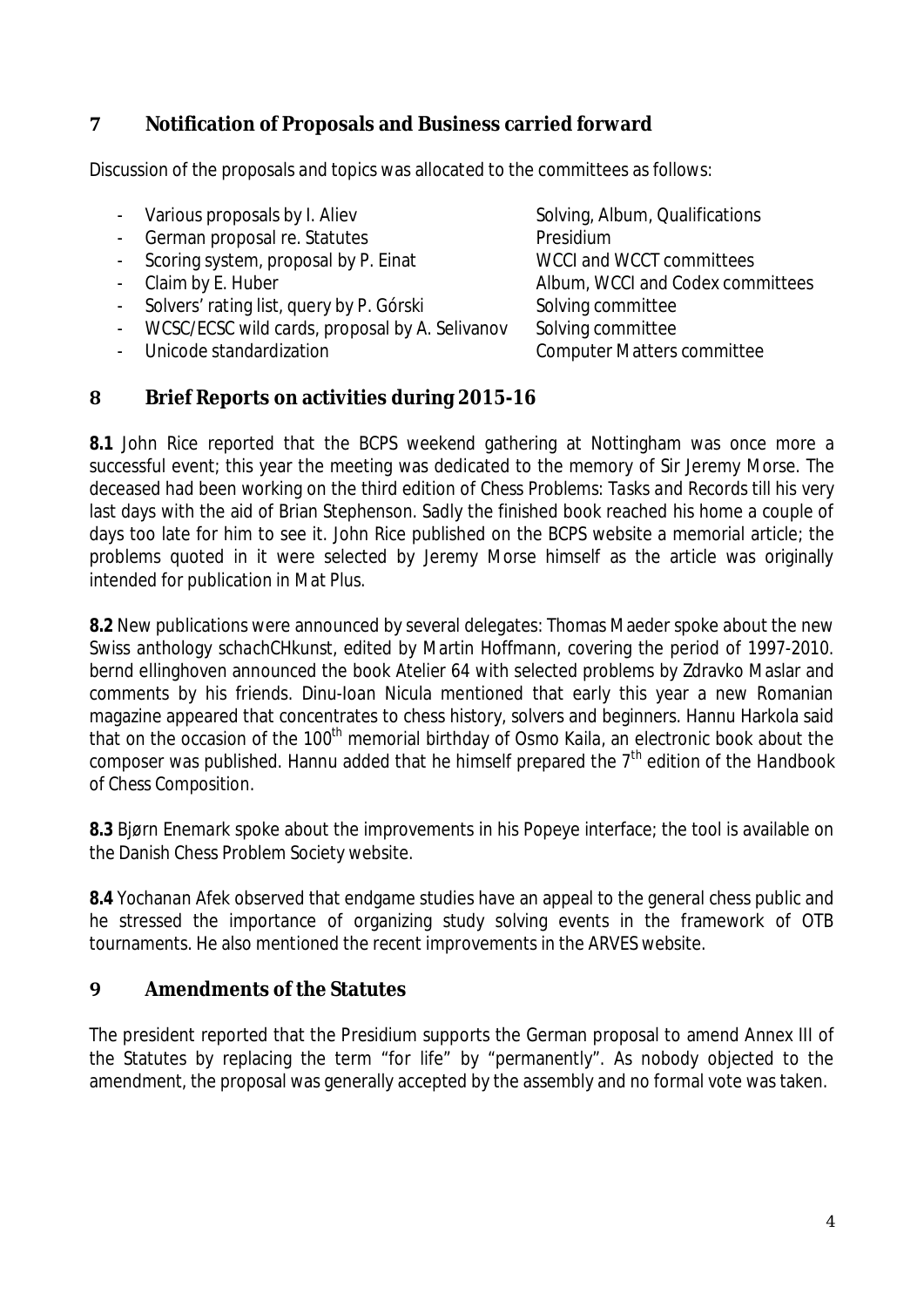### **10 Reports and Discussion**

#### **10.1 Ethics Task Force**

The report of the Ethics Task Force was presented by the President and was discussed by the assembly. After some modifications, the assembly accepted the text (general acceptance, no formal vote) as laid down in **Annex 1**.

#### **10.2 Solving Committee**

Marko Klasinc mentioned that after so many years in the post of spokesman, he would wish having some rest from the solving committee. The president thanked Marko for his services. In the next session, he welcomed Roland Ott as the new spokesman of the committee.

#### **10.2.1 International Solving Contest (ISC)**

Axel Steinbrink reported that the  $12<sup>th</sup>$  ISC took place on 24.01.2016 and was conducted flawlessly in 29 countries with 37 tournaments. It attracted a total of 469 solvers (214 in category 1, 103 in category 2 and 152 in category 3). The results were published on 12.02.2016 and no appeals were filed. He observed that the problems in the category 3 were probably too difficult, as more than 20 solvers got zero points. Full results and statistics are on the WFCC website. The winners are:

**Category 1:** 1. Piotr Murdzia (POL), 2. Andrey Zhuravlev (RUS), 3. Boris Tummes (GER) **Category 2:** 1. Arjen Kouwenhoven (NED), 2.Ilya Chebanenko (RUS), 3. Migchiel de Jong (NED) Category 3: 1. Ilija Serafimović (SRB), 2. Roman Sun (SVK), 3. Roy Ehrlich (ISR)

In the Category 1 contest there were also sections for seniors, juniors and women with the following top results: **Seniors:** 1. John Nunn (GBR), 2. Michael Pfannkuche (GER), 3. Alain Villeneuve (FRA), **Juniors:** 1. Bilguun Sumiya (MGL), 2. Rashad Zeynalli (AZE), 3. Anna Bylinkina (RUS), **Women:** 1. Anna Bylinkina (RUS), 2. Aydan Huseynzada (AZE), 3. Yulia Dementeva (RUS).

The president thanked Axel Steinbrink and Luc Palmans for the successful organization. Axel and Luc will be again the central controllers of ISC 2017, which will take place on 29.01.2017.

#### **10.2.2 World Solving Cup**

Marko Klasinc, the 2015-16 WSC director, reported that the first solving cup was successful. 87 solvers from 20 countries participated and 15 tournaments and the Belgrade open tourney were included. The 2015-16 WSC was won by Eddy Van Beers (BEL) ahead of Abdelaziz Onkoud (MAR) and Martynas Limontas (LTU).

The committee proposed that as from now solving tournaments registered for the WSC by a country should be held in that respective country. Roland Ott further mentioned that with the present scoring system, good results are rewarded much better in weak tournaments than in strong. For future WSCs, the solving committee suggested changing the WSC system as indicated in **Annex 2**. In a vote, the assembly accepted the new WSC system (20 in favour, 1 against, 1 abstention).

Vidmantas Satkus will be the director of the 2016-17 WSC with Marek Kolēák and Roland Ott as assistants.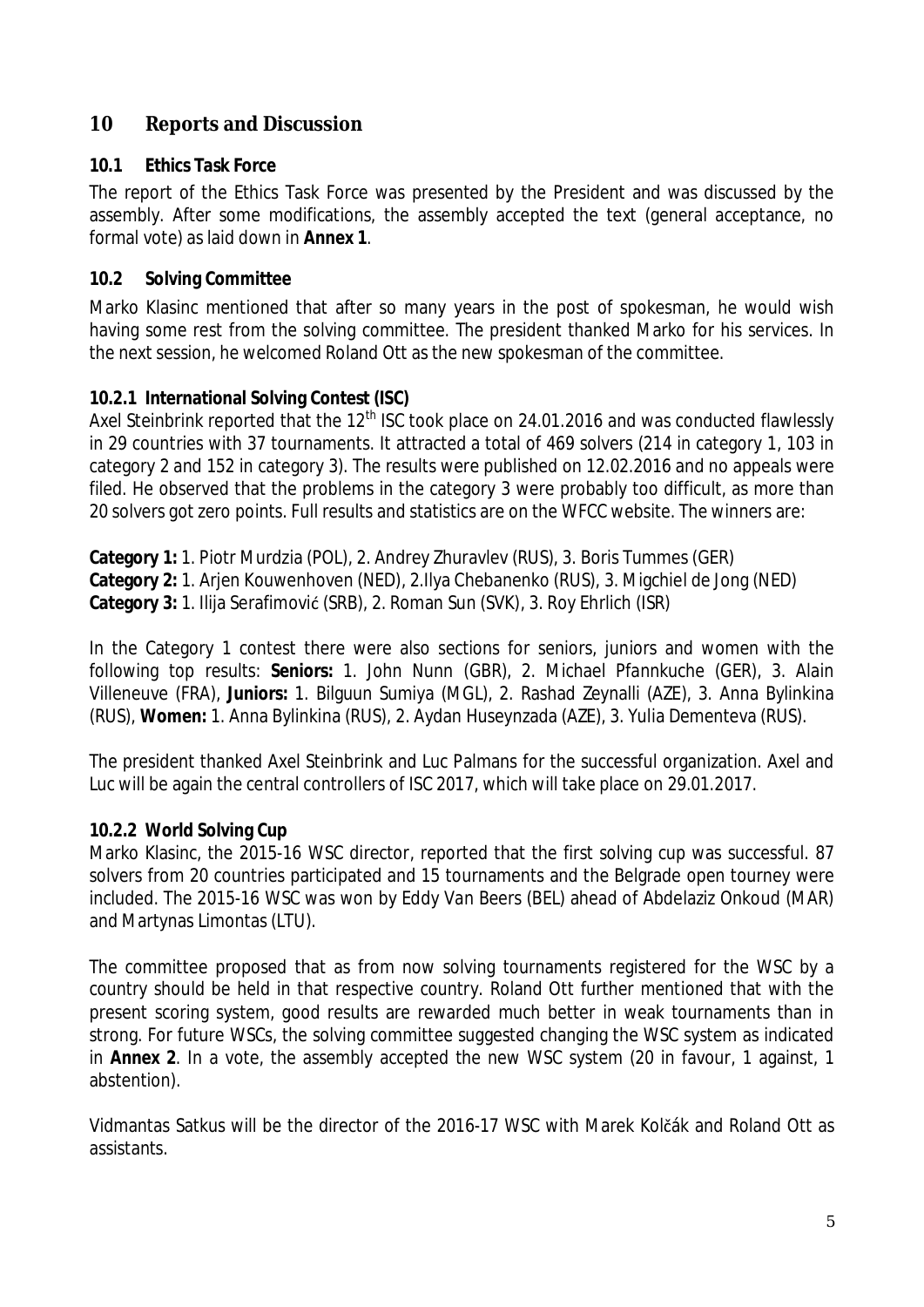In the final session Abdelaziz Onkoud observed that with the new WSC scoring system, the Cup could be won by a solver participating in only two tourneys. In order to avoid this side effect, he suggested amending point 9 of the rules: the final result should consider the best results in eight tournaments, instead of four as decided in the previous session. Marko Klasinc said that the idea seems reasonable but it should be considered from the next cycle. Andrey Selivanov remarked that there should be some motivation for strong solvers to take part in weaker tourneys. The president said that it was too late to make an amendment and any suggestions should be discussed and considered in the next year.

#### **10.2.3 European Chess Solving Championship (ECSC) 2016**

Ivan Denkovski was the director of the 12<sup>th</sup> ECSC in Athens, Greece, 15-17 April 2016. 75 solvers and 16 teams participated in the championship, while the open tournament attracted 77 solvers. He mentioned that the results are available in detail on the WFCC website. The top results are as follows:

**Teams:** 1. Serbia, 2. Azerbaijan, 3. Poland Individuals: 1. Piotr Murdzia (POL), 2. Miodrag Mladenović (SRB), 3. Eddy Van Beers (BEL)

The ECSC also included categories for seniors, juniors and women with the following top results: **Seniors:** 1. John Nunn (GBR), 2. Aleksandr Feoktistov (RUS), 3. Miloslav Vanka (CZE), **Juniors:** 1. Rashad Zeynalli (AZE), 2. Bahruz Rzayev (AZE), 3. Jakub Marciniszyn (POL), **Women:** 1. Marina Skorobogatova (RUS), 2. Dariana-Gabriela Didiliuc (ROU), 3. Kristina Artseva (UKR). The winners of the Open tournament, which was conducted by Ioannis Garoufalidis, were: 1. Miodrag Mladenović (SRB), 2. John Nunn (GBR), 3.Vladimir Podinić (SRB).

#### **10.2.4 World Chess Solving Championship (WCSC) 2016**

The director Brian Stephenson announced the results of the 40<sup>th</sup> WCSC in Belgrade. 22 teams and 89 solvers participated in the Championship. The top results are:

| Teams            |       | <b>Individuals</b>         |             |
|------------------|-------|----------------------------|-------------|
| 1. Poland        | 168.8 | 1. Kacper Piorun (POL)     | 83.8 / 292' |
| 2. Lithuania     | 157.0 | 2. Piotr Murdzia (POL)     | 83.8 / 293' |
| 3. Serbia A      | 155.8 | 3. Marjan Kovačević (SRB)  | 79.2        |
| 4. Great Britain | 154.4 | 4. Eddy Van Beers (BEL)    | 79.0        |
| 5. Germany       | 151.0 | 5. Martynas Limontas (LTU) | 78.7        |
| 6. Israel        | 145.4 | 6. Vladimir Podinić (SRB)  | 77.6        |
| 7. Finland       | 143.9 | 7. John Nunn (GBR)         | 77.2        |
| 8. Azerbaijan    | 142.6 | 8. Anatoly Mukoseev (RUS)  | 76.7        |
| 9. Russia        | 139.7 | 9. Ofer Comay (ISR)        | 76.5        |
| 10. Serbia B     | 139.4 | 10. Zaur Mammadov (AZE)    | 75.9        |

The three top solvers in the category of seniors (16 participants): 1. John Nunn (GBR, 7<sup>th</sup> place), 2. Tadashi Wakashima (JPN, 13th place), 3. Alain Villeneuve (FRA, 32nd place). There were not enough solvers for official results in the categories of juniors (8) and women (2), but it was noted with pleasure that the best junior solvers [Zaur Mammadov (AZE, 10<sup>th</sup> place), Rashad Zeynalli (AZE,  $30<sup>th</sup>$ ) and Danila Pavlov (RUS,  $34<sup>th</sup>$ )] achieved excellent results.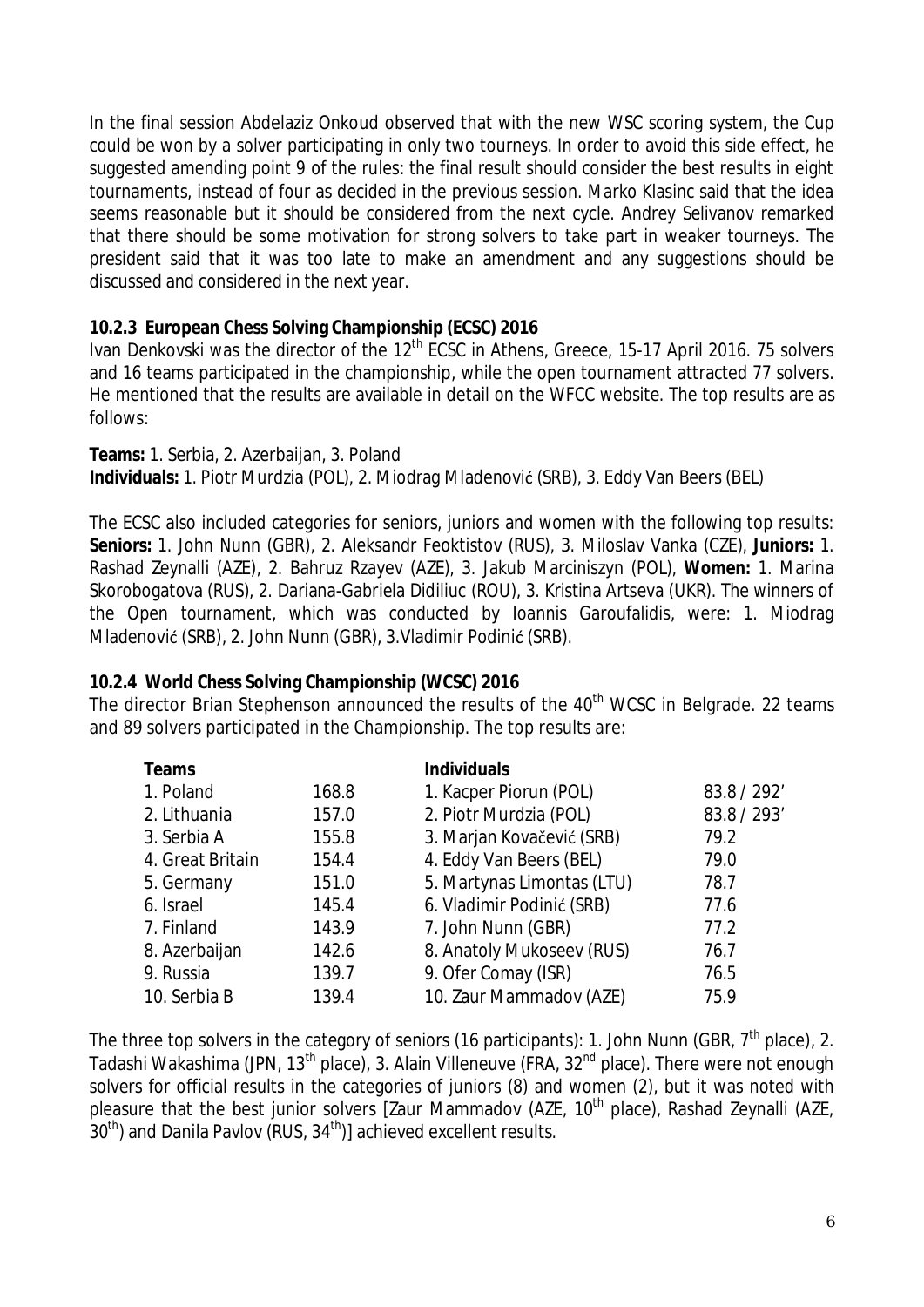There were 119 participants in the Open Solving Tournament, directed by Axel Steinbrink, and the winners are: 1. Kacper Piorun (POL), 2. Vladimir Podinić (SRB), 3. Ofer Comay (ISR). Best seniors out of 30 participants were: 1. John Nunn (GBR), 2. Božidar Šoškić (SRB), 3. Marko Klasinc (SLO). From the 14 juniors taking part, the top solvers were: 1. Danila Pavlov (RUS), 2. Rashad Zeynalli (AZE), 3. Marko Ložajić (SRB).

The president thanked Brian, Axel and their teams for the perfect organization of the events.

### **10.2.5 Other Solving Matters**

The new spokesman Roland Ott reported that the committee suggests accepting in the WCSC and ECSC **additional solvers** in the categories of seniors, juniors and women as follows: seniors with current rating  $>= 2300$ , juniors  $>= 2200$  and women  $>= 2100$ . In a vote, the proposal was unanimously accepted.

The spokesman further mentioned that Miodrag Mladenović has been developing lately a very useful **application for managing solving tournaments**. The software has been tested with success in several solving tournaments and was demonstrated in detail during a lecture at Belgrade. The committee recommends using the software in all solving events of WFCC.

The committee discussed the Polish query regarding the admittance in the rating list of **solvers with a rating >= 2400** who have not participated in WCSC / ECSC or in the WCSC / ECSC Open tournaments. The spokesman informed the assembly that a firm suggestion cannot be made this year, but mentioned that a proposal is scheduled for the next congress.

Due to changes in the members of the committee, the intended **list of guidelines to directors of solving tournaments regarding cheating** has not been finished yet. The work will be resumed during the year and a proposal is planned for the next year.

## **10.3 WCCT Committee**

The acting spokesman Kiell Widlert reported that the 10<sup>th</sup> WCCT is running smoothly. The entries had been published on the WFCC site and judging is in progress. There is presently nothing to discuss. The suggestion made by Paz Einat regarding the scoring system will be reviewed by the committee in the next year.

## **10.4 WCCI Committee**

The spokesman Marjan Kovačević reported to the assembly that the WCCI 2013-15 was a great success and he thanked the tournament director Dmitry Turevsky for his excellent work. The director reported that 248 composers from 41 countries participated with a total of 2862 compositions. Although the schedule was very tight, all judges sent their reports on time. The full results are available on the WFCC website. The winners in the eight sections are: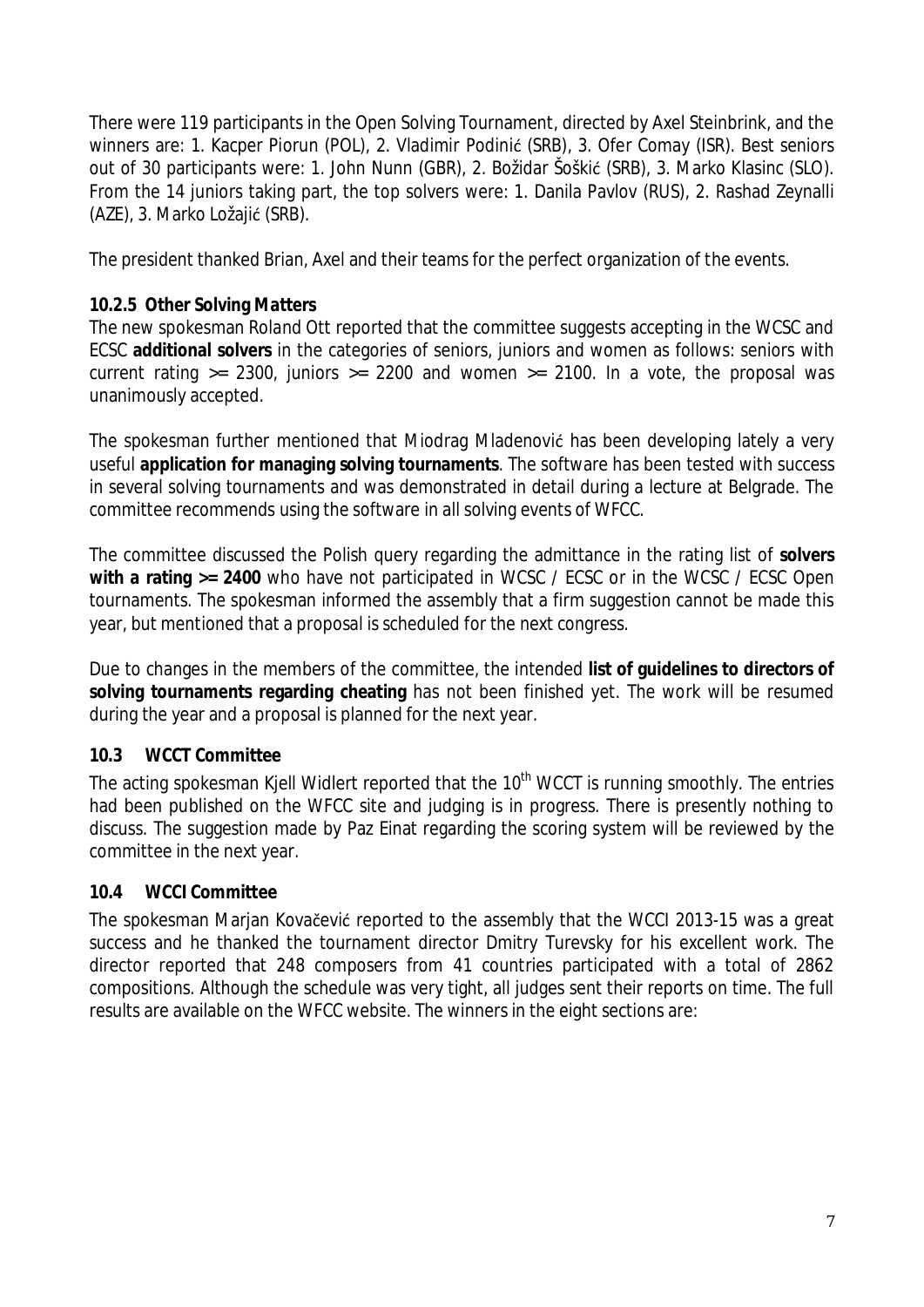| Section            | $1st$ place         | $2nd$ place          | $3rd$ place          |
|--------------------|---------------------|----------------------|----------------------|
| Twomovers          | Marjan Kovačecić    | Vasil Ďačuk          | Peter Gvozdják       |
| <b>Threemovers</b> | Mikhail Marandyuk   | Aleksandr Kuzovkov   | Aleksandr Feoktistov |
| Moremovers         | Mikhail Marandyuk   | Aleksandr Kuzovkov   | Fyodor Davidenko     |
| Endgame studies    | Oleg Pervakov       | Yuri Bazlov          | Pavel Arestov        |
| <b>Helpmates</b>   | Aleksandr Semenenko | Vasil Krizhanivskyi  | <b>Valery Gurov</b>  |
| Selfmates          | Andrey Selivanov    | Aleksandr Feoktistov | Mark Erenburg        |
| Fairies            | Vasil Ďačuk         | Juraj Lörinc         | Ofer Comay           |
| Retros             | Dmitrij Baibikov    | Silvio Baier         | Nicolas Dupont       |

The committee did not support the suggestion made by Paz Einat that a sixth judge is nominated in each section of the WCCI whose task would be giving a score only to the compositions of the judges. Although this judge's work would not be much, it was considered undesirable that the judge would not have a full overview of the overall quality level of the championship; in addition, the current system already requires 40 judges and finding 8 further judges would be difficult.

Marjan Kovaēeviđ informed that he would wish to step down from the post of spokesman and continue as a member of the committee. The president thanked Marjan for his hard and efficient work for so many years in the committee; the president also welcomed Dmitry Turevsky as the new spokesman and expressed his gladness that a most promising successor was found.

#### **10.5 FIDE Album Committee**

#### **10.5.1 Progress of Albums**

The spokesman Harry Fougiaxis reported that all material for the 2010-2012 album is on the editorial website except for the fairies (which will be available by mid of September). But for two sections, indexers were found throughout the year; the gaps were filled during the congress. The editor Peter Gvozdják mentioned that if everything progresses smoothly, the Album should be available in the 2017 congress. For the 2013-15 album, the material is with the judges; results and reports have to be ready by April 2018.

## **10.5.2 Claim by Eric Huber**

It was clarified that the claim does not affect the decision taken by the Supervising Panel in the 2013-15 WCCI, as the decision is final according to the rules. The Album committee was of the opinion that the composition of Éric Huber should be allowed to participate in the 2013-15 Album, as otherwise it would not participate in any album cycle. The president mentioned that future announcements of Album and WCCI will include specific guidelines for similar cases.

#### **10.6 Qualifications Committee**

The spokesman Marco Bonavoglia proposed the award of composing, solving and judging titles as follows:

*International Grandmaster of the FIDE for Chess Compositions* to: Yury Bazlov (RUS), Zoran Gavrilovski (MKD).

*International Master of the FIDE for Chess Compositions to: Vlaicu Crisan (ROU), Borislav Gadjanski* (SRB), Mikola Kolesnik (UKR), Givi Mosiashvili (GEO), Arno Tüngler (GER).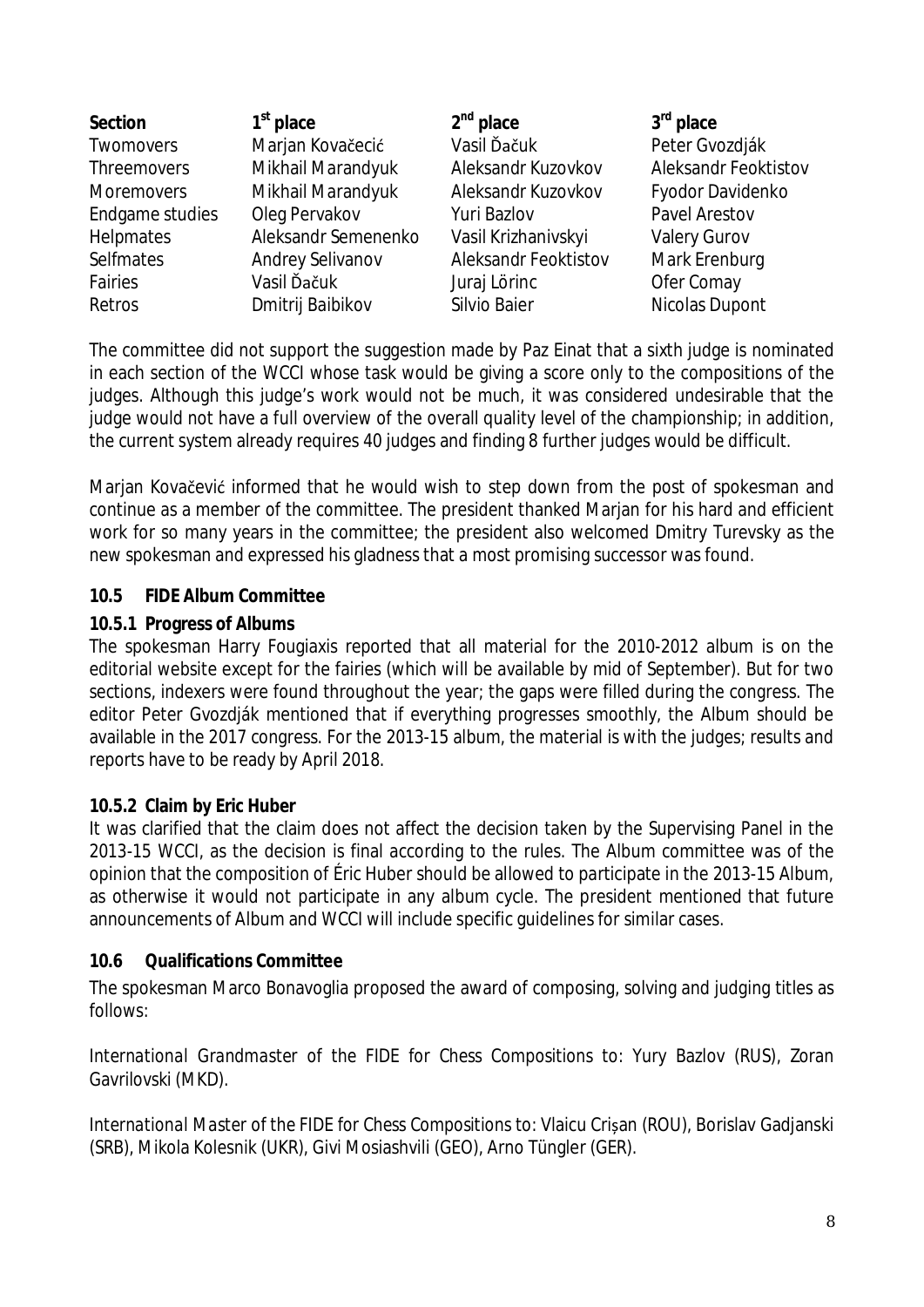*International Master of the FIDE for Chess Compositions* to the following deceased problemists, upon request by the country: Paul Farago (HUN/ROU), Josef Halumbirek (AUT), Ladislav Knotek (CZE), K.A.K. Larsen (DEN), Josef Moravec (CZE), Ladislav Prokeš (CZE), František Richter (CZE), Johannes J. Rietveld (NED), Vitold Yakimchik (RUS).

*FIDE Master for Chess Compositions* to: Silvio Baier (GER), Ofer Comay (ISR), Éric Huber (ROU), Vasil Krizhanivskyi (UKR)

*Honorary Master for Chess Compositions* to: John Roycroft (GBR).

*International Solving Grandmaster of the FIDE* to: Alexander Mista (POL).

*International Solving Master of the FIDE* to: Silvio Baier (GER).

*FIDE Solving Master* to: Volodimir Aridov (UKR).

*International Judge of the FIDE for Chess Compositions* to: Alain Biénabe (FRA, threemovers and helpmates), Marco Bonavoglia (ITA, retros), Mario Guido García (ARG, endgame studies), Valery Kopyl (UKR, extension to selfmates), Givi Mosiashvili (GEO, twomovers), Eugene Rosner (USA, twomovers), Kenan Velikhanov (AZE, helpmates).

## *FIDE Solving Judge* to: Vasil Ďačuk (SVK)

All these titles were accepted by the assembly by acclamation.

The spokesman also mentioned that the *International Judge* application forms were streamlined and the updated templates will be uploaded to the WFCC site.

## **10.7 Computer Matters Committee**

As Dmitry Turevsky, the former spokesman, was assigned as spokesman of the WCCI committee, Thomas Maeder was nominated as the new spokesman of the computer matters committee. He informed about an initiative to include fairy chess symbols in the Unicode standard; the work is in progress and the proposal is refined and finalized by Garth Wallace. The committee invited those interested to join the discussion in the forum [https://groups.google.com/forum/#!forum/fairy](https://groups.google.com/forum/#%21forum/fairy-chess-unicode)[chess-unicode](https://groups.google.com/forum/#%21forum/fairy-chess-unicode). At the moment the outstanding points requiring attention are the code layout of the symbols and the involvement of people from the ChessVariants.com project.

It was agreed that the committee is allowed to use the name and authority of the WFCC to support the initiative.

## **10.8 Studies Committee**

The spokesman Yochanan Afek reported that the committee had discussed possible ways to further popularize endgame studies among the chess player community and the public in general. The committee concluded that the Study of the Year event had not contributed much to that direction and therefore decided to drop the event and replace it with extensive activities on the Internet. Siegfried Hornecker agreed to write some relevant articles. The spokesman further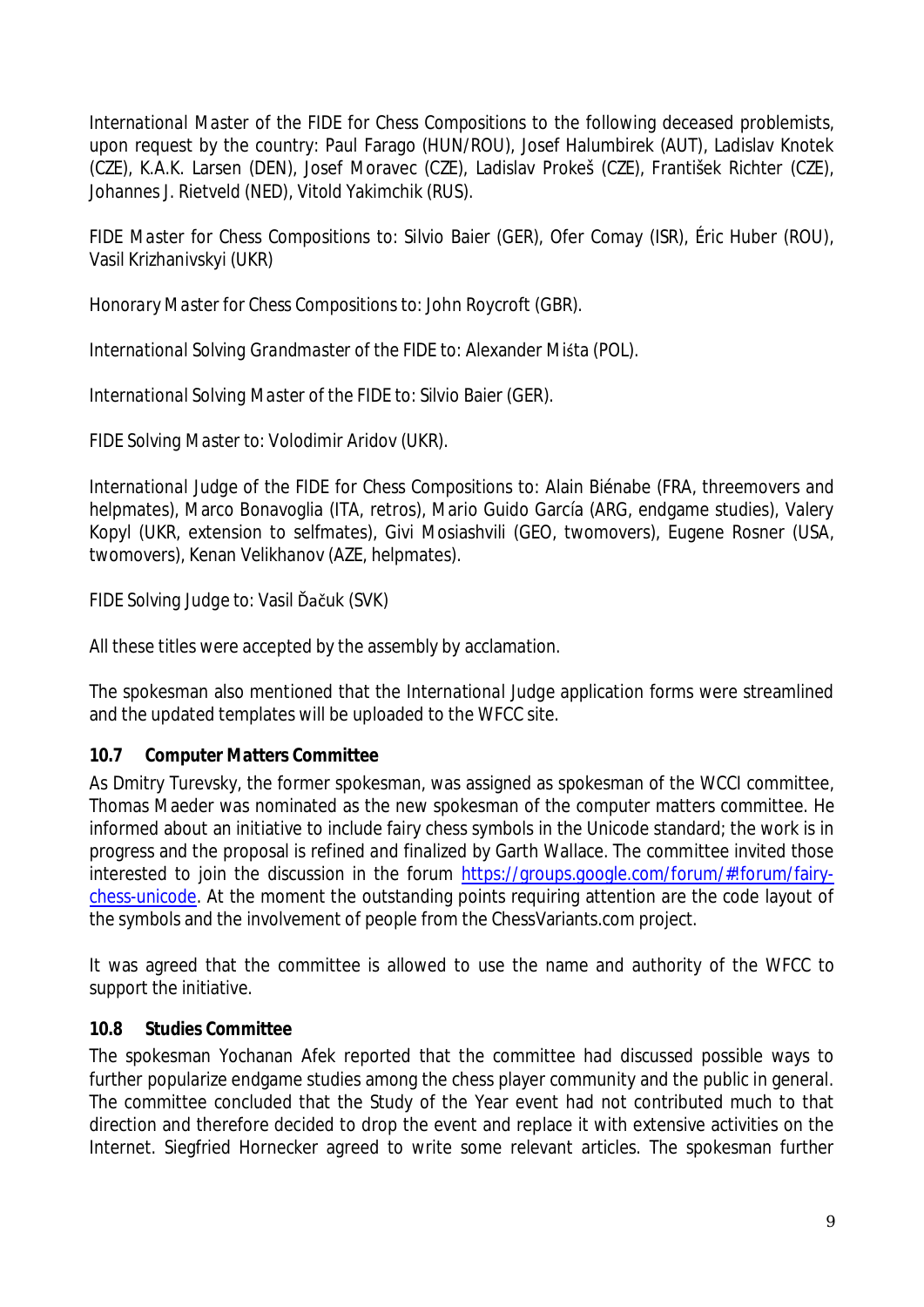mentioned that 160 scanned issues of the *eg* magazine are available on the web and the committee would appreciate if the set could be completed.

### **10.9 Various proposals by Ilham Aliev**

With regard to the six solving suggestions, the solving committee noted that points 1, 3 and 5 are already in place. Points 2 and 4 are not supported by the solving committee. With regard to point 6, it is up to the organizers whether they would like to do that. The suggestion cannot be supported as it is not in the responsibility of the WFCC.

The twelve composing suggestions were commented by the qualifications, album and solving committees as follows:

Points 2 and 3: Not supported because the events are in the responsibility of the organizers (qualifications and solving committees).

Point 5: Not recommended as not being practical (qualifications committee).

Point 6: Not recommended by the qualifications committee.

Point 7: Not recommended by the album committee; names of countries are not mentioned for practical reasons and the editor would be burdened with additional issues (change of country).

Point 8: The list of album points in the Handbook is based on *published* albums. The album committee was of the opinion that a more recent update would be useful. It was decided that the current list of album points is published on the WFCC site in regular intervals, e.g. twice a year.

Point 9: Complicated procedure and therefore not supported (qualifications and album committees).

Point 10: The first part of the suggestion is already in place. The second part is new, but not supported by the album committee.

Point 11: Already in place.

Point 12: Not supported by the qualifications and album committees

## **11 Election of Auditors**

Marco Bonavoglia and Bjørn Enemark were proposed for re-election as auditor and reserve auditor respectively and they were accepted (no formal voting).

## **12 Financial Report, Balance Sheet, Auditor's Report, Budget**

The auditor Marco Bonavoglia confirmed that he had reviewed the documents and found them in order.

The treasurer Thomas Maeder presented to the assembly the 2015-16 financial report (**Annex 3**) which was accepted in a vote (22 in favour, 1 abstention, 0 against). He also presented the balance sheet of 30.06.2016 (**Annex 4**), as well as the budgets of 2015-16 and 2016-17. The 2016- 17 budget amounts to a total of 9075 €. The assembly unanimously accepted the budget (25 in favour).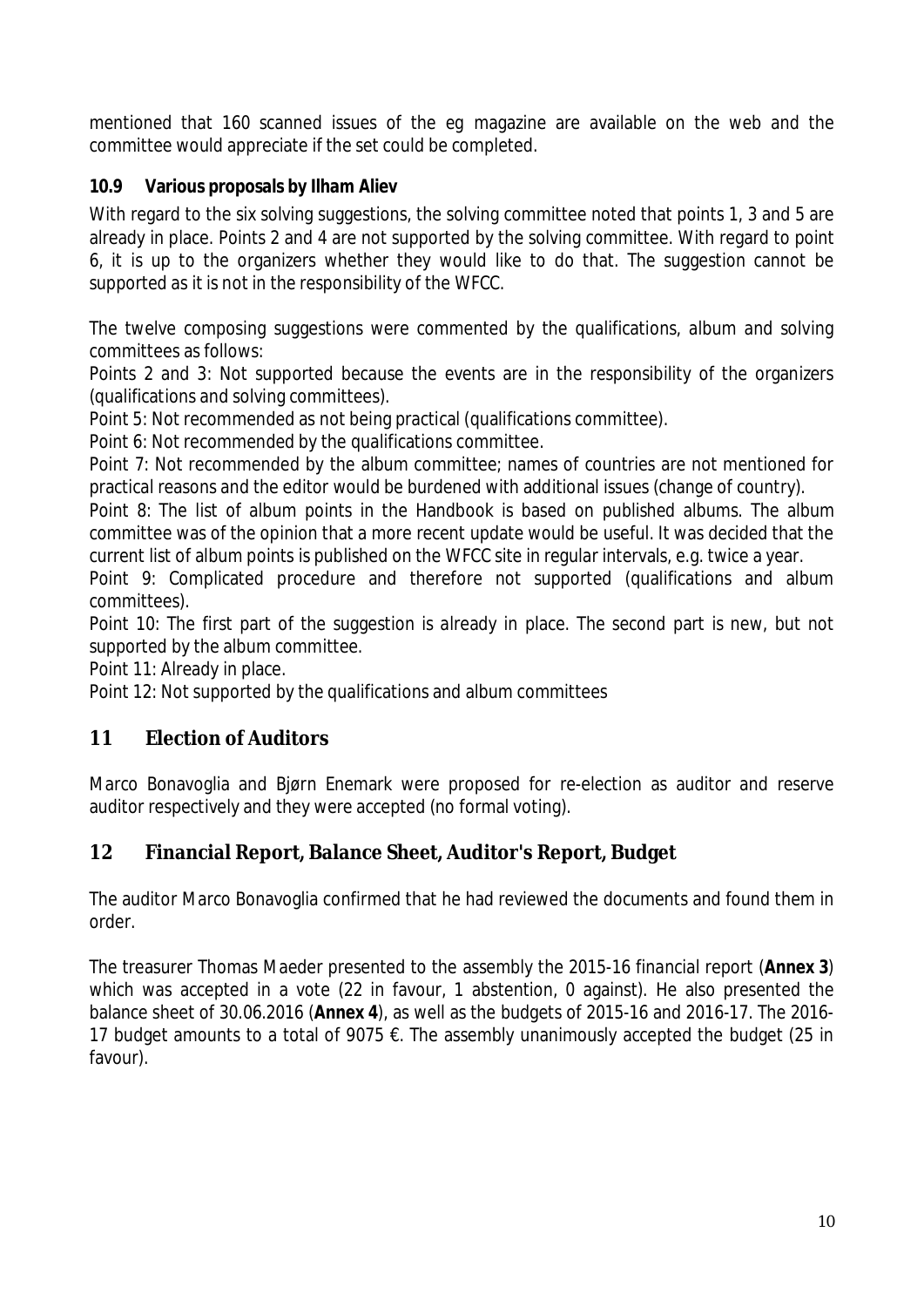## **13 Future Meetings**

For WCCC/WCSC 2017, an invitation from Germany (Dresden, 5-12 August 2017) was presented. In the absence of further invitations, the offer was accepted by the assembly without a formal vote.

For ECSC 2017, invitations were presented by Belgium (Blankenberge) and Latvia (Riga). In a secret vote, the assembly decided to accept the Latvian invitation (13 votes for Riga on 12-14 May, 12 for Blankenberge, 5 abstentions).

### **14 Any Other Business**

Yochanan Afek observed that there are good relations between WFCC and FIDE and informed the assembly that it is possible to send material to FIDE for presentation on their site.

#### **15 Conclusion**

The president thanked the delegates and the spokesmen of committees for their work during the week. He congratulated the Serbian organisers, headed by Borislay Gadianski, Neboisa Baralić and Marjan Kovačević, for providing excellent facilities and wonderful conditions, which contributed to a very successful congress. Then he declared the meeting closed.

Harry Fougiaxis (President) Günter Büsing (Secretary) February 2017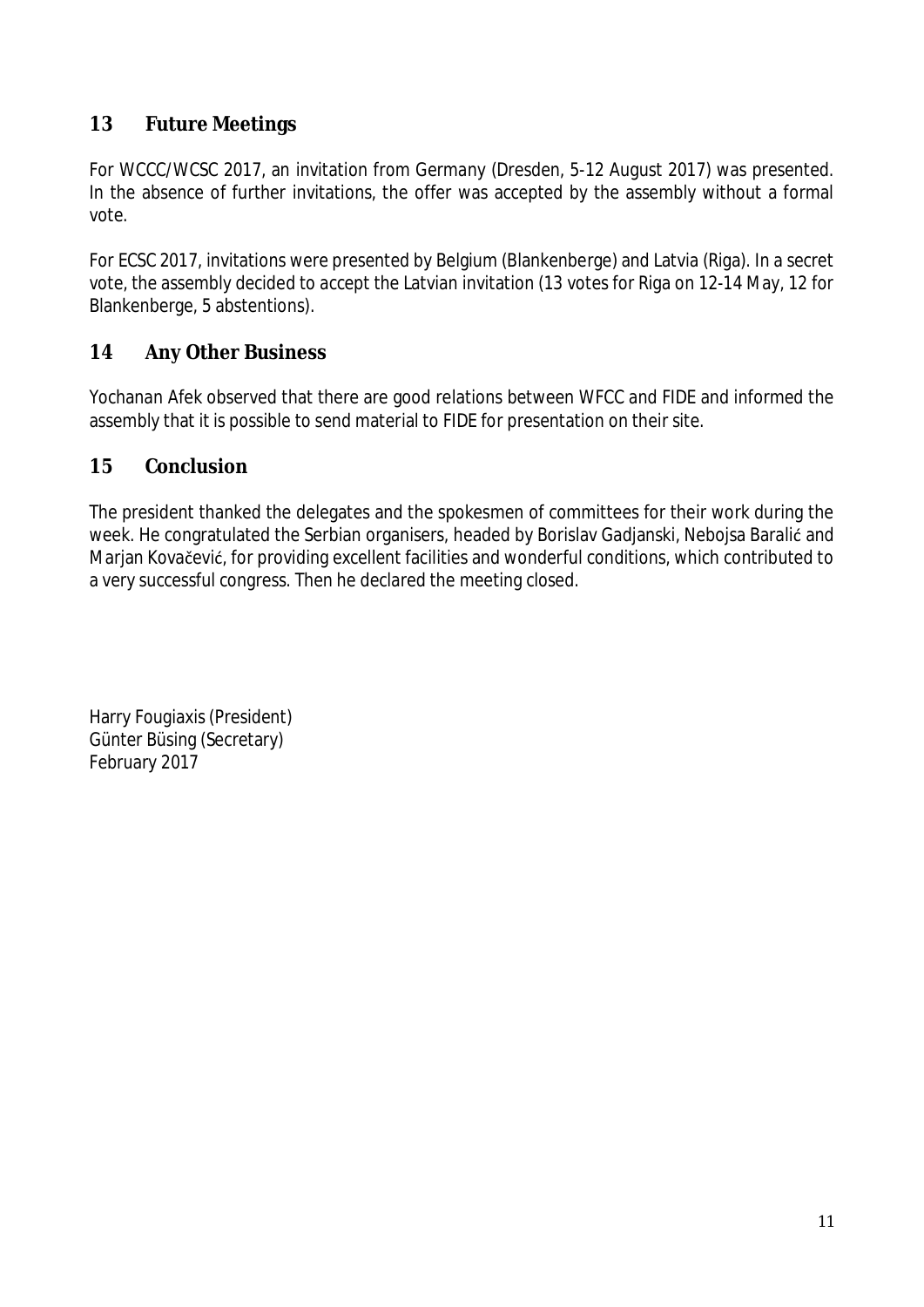## **WCCC 2016 Minutes Annex 1**

#### **Ethical behaviour**

The WFCC does not have a standing committee to handle complaints about ethical behaviour. A valid complaint will be considered by the full assembly in plenary session, at which an *ad hoc* committee may be appointed to handle a specific complaint, report back on the accuracy of the complaints and, if appropriate, recommend sanctions.

A complaint about ethical behaviour is valid if it meets all of the following conditions:

- 1. It is submitted, either in writing or by email, direct to the WFCC President.
- 2. It is signed by three or more signatories. At least one signatory to be current delegate to the WFCC.
- 3. The complaining allegation does not relate to a person known to be deceased at the date of the complaint.
- 4. The allegation must relate to a named person from a member country of the WFCC.
- 5. The allegation must not relate to a report or the work of a current or past committee of the WFCC.
- 6. The individual who is the subject of the allegation must have been copied on the allegation's full text. Said individual must also have been invited both to comment (in writing to the WFCC President) on the allegation and to nominate a person from another country who has agreed to be contacted by the WFCC President.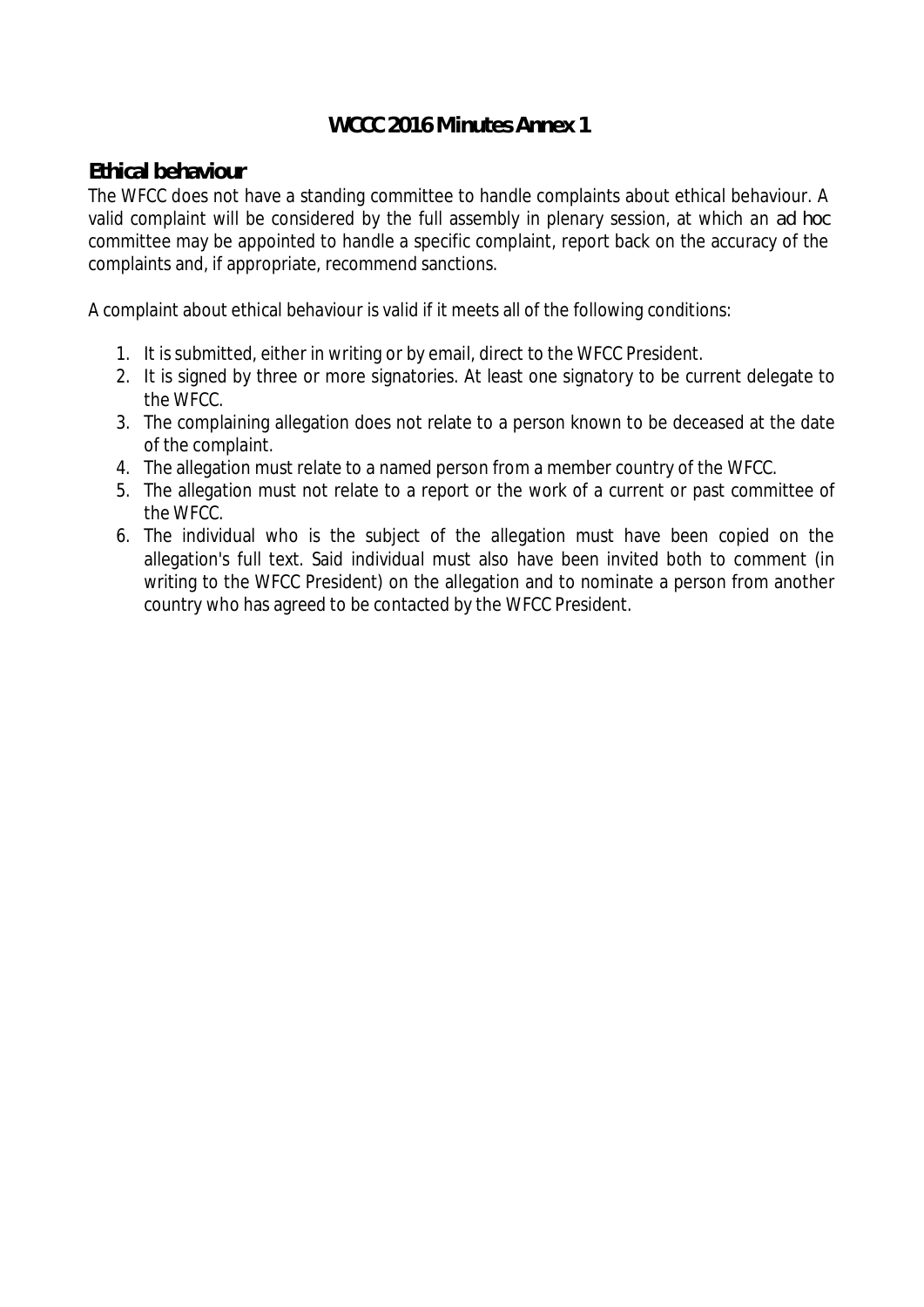## **WCCC 2016 Minutes Annex 2**

## **Change of WSC categories for the period 2016-17**

This scoring system specifies categories based on the average rating of the ten solvers with the highest rating from 2000 to 2600 but in **steps of 50** instead of 100, as follows:

|                | Cat. Average 10 |      | <b>2</b> | 3             | 4             | 5.             | 6                               | $\overline{7}$ | $\overline{\mathbf{8}}$ | 9              | 10 11          |                |               |               | 12 13 14       | 15 |
|----------------|-----------------|------|----------|---------------|---------------|----------------|---------------------------------|----------------|-------------------------|----------------|----------------|----------------|---------------|---------------|----------------|----|
|                | 2600            |      |          |               |               |                | 60 50 42 36 30 25 20 16 13 10 8 |                |                         |                |                |                | 6             | 4             | $\mathcal{D}%$ |    |
| 2              | 2550            |      |          |               |               |                | 50 42 36 30 25 20 16 13 10 8    |                |                         |                |                | 6              | 4             | $\mathcal{P}$ | -1             |    |
| $\mathfrak{Z}$ | 2500            |      |          |               |               |                | 42 36 30 25 20 16 13 10 8       |                |                         |                | 6              | 4              | $\mathcal{L}$ | -1            |                |    |
| 4              | 2450            |      |          |               |               |                | 36 30 25 20 16 13 10 8          |                |                         | -6             | $\overline{4}$ | $\overline{2}$ |               |               |                |    |
| 5              | 2400            |      |          |               |               |                | 30 25 20 16 13 10 8             |                | -6                      | 4              | $\mathcal{P}$  |                |               |               |                |    |
| 6              | 2350            |      |          |               |               |                | 25 20 16 13 10 8 6              |                | 4                       | $\overline{2}$ | -1             |                |               |               |                |    |
| 7              | 2300            |      |          | 20 16 13 10 8 |               |                | -6                              | 4 2            |                         | - 1            |                |                |               |               |                |    |
| 8              | 2250            |      |          | 16 13 10 8    |               |                | 64                              | 2              | -1                      |                |                |                |               |               |                |    |
| 9              | 2200            |      | 13 10 8  |               | 6             | $\overline{4}$ | $\overline{2}$                  | -1             |                         |                |                |                |               |               |                |    |
| 10             | 2150            | 10 R |          | 6             | 4             | $\mathcal{P}$  | $\mathbf 1$                     |                |                         |                |                |                |               |               |                |    |
| 11             | 2100            | 8    | 6        | 4             | $\mathcal{L}$ | -1             |                                 |                |                         |                |                |                |               |               |                |    |
| 12             | 2050            | 6    | 4        | $\mathcal{D}$ |               |                |                                 |                |                         |                |                |                |               |               |                |    |
| 13             | 2000            | 4    | 2        |               |               |                |                                 |                |                         |                |                |                |               |               |                |    |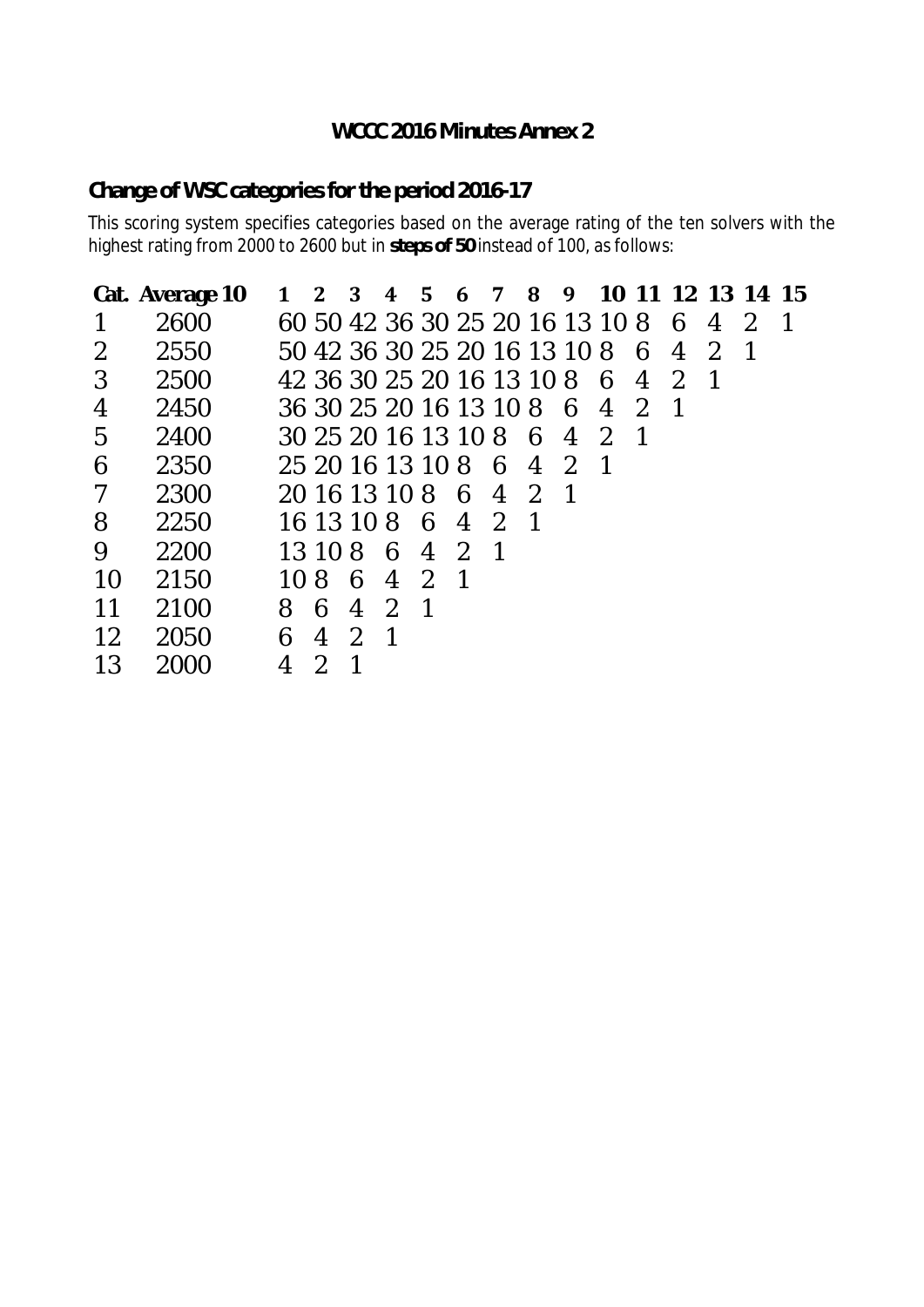

## **WORLD FEDERATION FOR CHESS COMPOSITION**

#### **Financial Report 2015-16**

| <b>Budget 2015-16</b>           |          |          | <b>Earnings 2015-16</b> |          |                   | <b>Budget 2016-17</b>           |          |          |
|---------------------------------|----------|----------|-------------------------|----------|-------------------|---------------------------------|----------|----------|
|                                 | ÷        |          |                         | ٠        |                   |                                 | ÷.       |          |
|                                 | €        | €        |                         | €        | €                 |                                 | €        | €        |
| 1/2 Contribution from FIDE 2015 | 5'000.00 |          | <b>FIDE</b>             | 5'015.13 |                   | 1/2 Contribution from FIDE 2016 | 5'000.00 |          |
| <b>ISC 2015</b>                 |          | 500.00   | <b>ISC 2015</b>         |          | 300.00            | <b>ISC 2016</b>                 |          | 500.00   |
| <b>WCSC 2015</b>                |          | 1'800.00 | <b>WCSC 2015</b>        |          | 1'600.00          | <b>WCSC 2016</b>                |          | 1'800.00 |
| <b>WCCC 2015</b>                |          | 1'000.00 | <b>WCCC 2015</b>        |          | 1'000.00          | <b>WCCC 2016</b>                |          | 1'000.00 |
| FIDE Album project              |          | 1'200.00 |                         |          |                   | FIDE Album project              |          | 1'200.00 |
| <b>WFCC site</b>                |          | 125.00   | Web sites               |          | 564.23            | <b>WFCC site</b>                |          | 125.00   |
| Ankona Site                     |          | 200.00   |                         |          |                   | Ankona Site                     |          | 100.00   |
| Mat Plus Site                   |          | 350.00   |                         |          |                   | Mat Plus Site                   |          | 350.00   |
| Special project                 |          | 1'500.00 | Special project         |          | 1'500.00          | Special project                 |          | 1'500.00 |
| 1/2 Contribution from FIDE 2016 | 5'000.00 |          |                         |          |                   | 1/2 Contribution from FIDE 2017 | 5'000.00 |          |
| <b>ISC 2016</b>                 |          | 500.00   |                         |          |                   | <b>ISC 2017</b>                 |          | 500.00   |
| <b>WCSC 2016</b>                |          | 1'800.00 |                         |          |                   | <b>WCSC 2017</b>                |          | 1'800.00 |
|                                 |          |          | Banking                 |          | 82.40             | <b>Banking</b>                  |          | 100.00   |
|                                 |          |          | Currency                |          | 78.16             |                                 |          |          |
| Other expenses                  |          | 100.00   | Other expenses          |          | 126.85            | Other expenses                  |          | 100.00   |
|                                 |          |          | Loss                    | 236.51   |                   |                                 |          |          |
| <b>Total</b>                    |          | 9'075.00 | Total                   |          | 5'251.64 5'251.64 | <b>Total</b>                    |          | 9'075.00 |